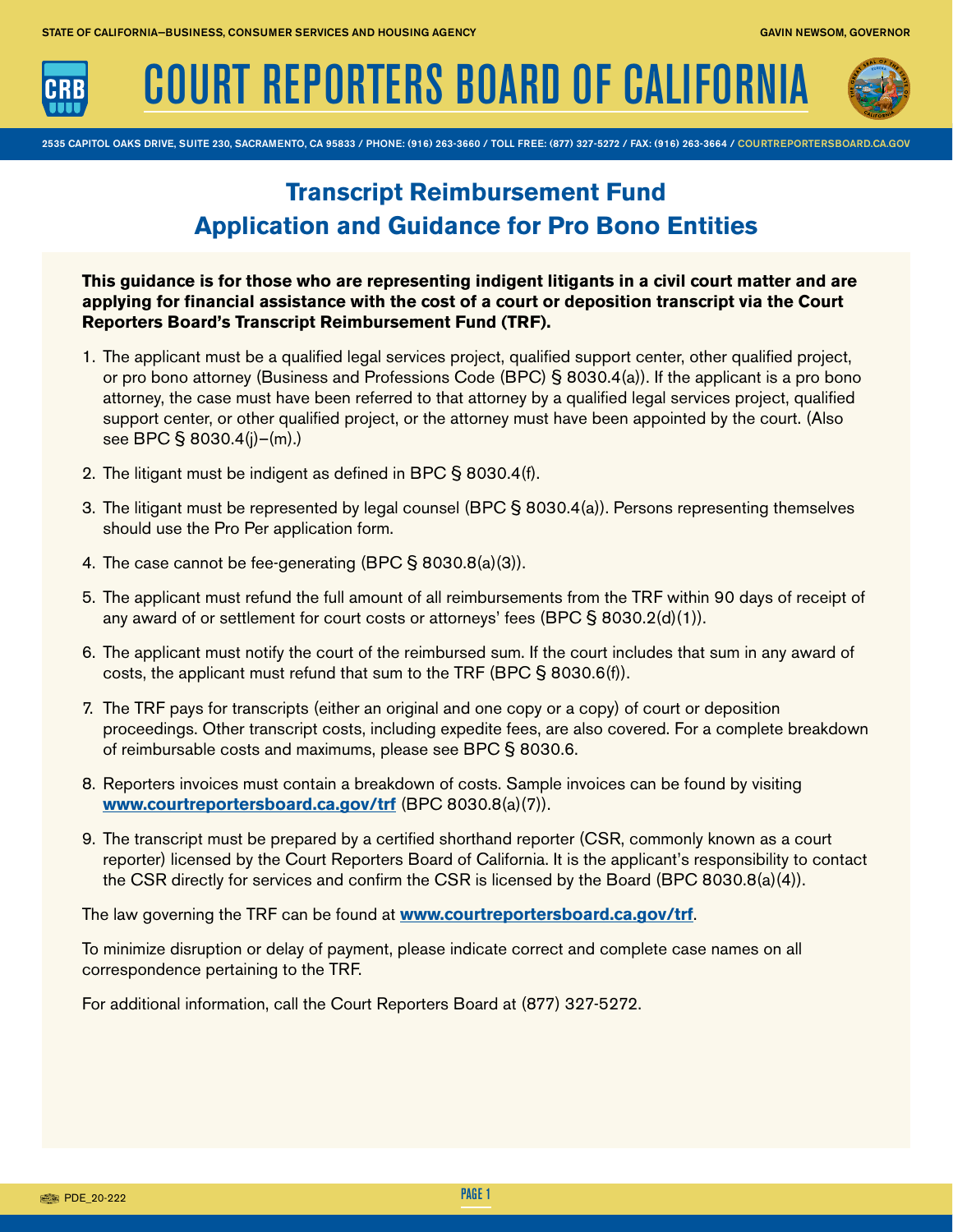# **Notice on Collection of Personal Information**

#### **COLLECTION AND USE OF PERSONAL INFORMATION**

The Court Reporters Board of the Department of Consumer Affairs collects the personal information requested on this form as authorized by Business and Professions Code, Division 3, Chapter 13, Article 4 and the Information Practices Act (IPA). The Court Reporters Board uses this information to identify and evaluate eligibility of applicants for the Transcript Reimbursement Fund set by law.

#### **INFORMATION REQUESTED ON APPLICATION**

The Court Reporters Board cannot consider your application for the Transcript Reimbursement Fund unless you provide all the requested information.

## **POSSIBLE DISCLOSURE OF PERSONAL INFORMATION**

We make every effort to protect any personal information you provide us. The information you provide, however, may be disclosed in the following circumstances:

- In response to a Public Records Act request (Government Code section 6250 and following) as allowed by the IPA (Civil Code section 1798 and following);
- To another government agency as required by state or federal law; or,
- In response to a court or administrative order, a subpoena, or a search warrant.

## **CONTACT INFORMATION**

For questions about this notice or access to your records, you may contact the Court Reporters Board at 2535 Capitol Oaks Drive, Suite 230, Sacramento, CA 95833, or by phone at (877) 327-5272.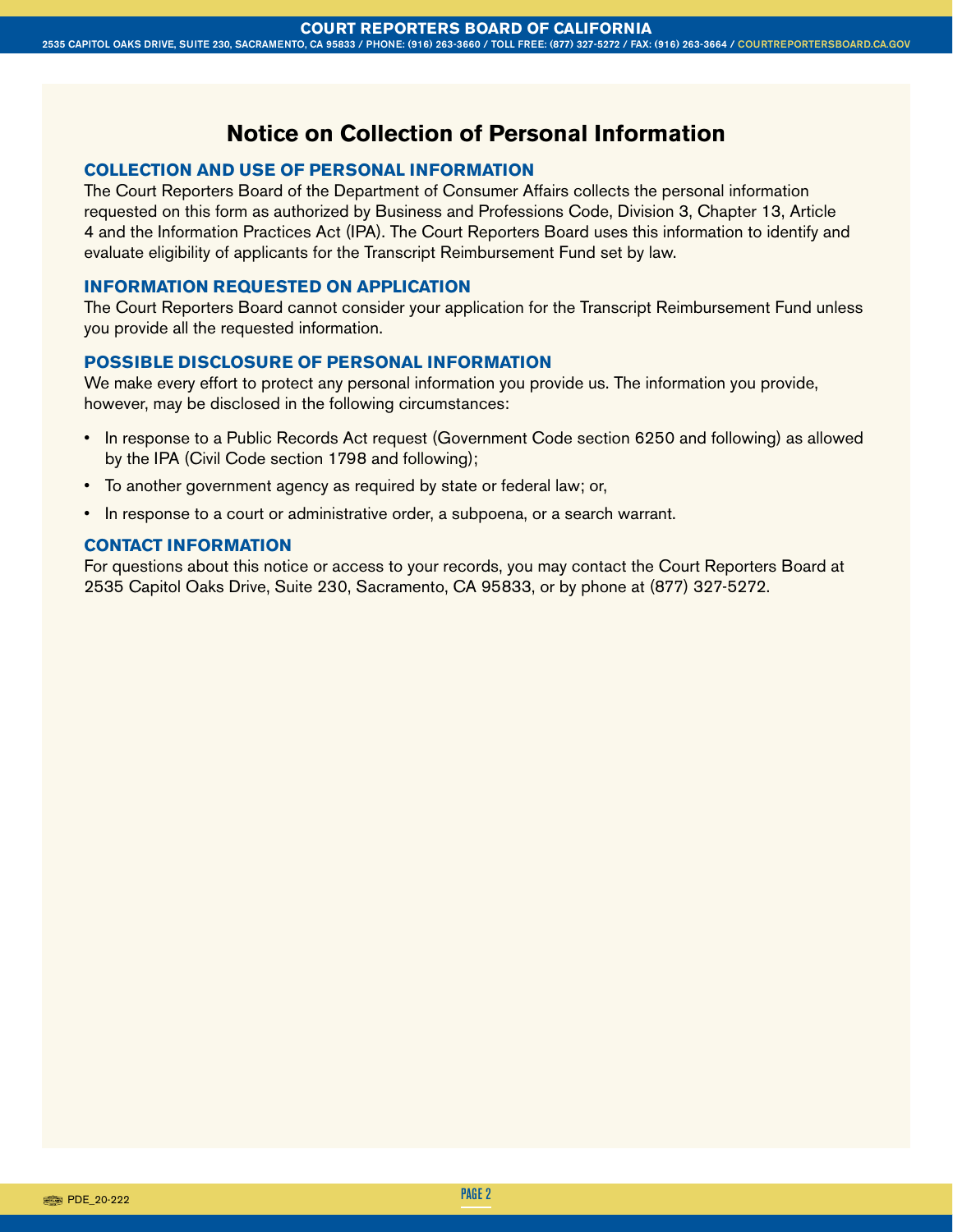#### **COURT REPORTERS BOARD OF CALIFORNIA**

2535 CAPITOL OAKS DRIVE, SUITE 230, SACRAMENTO, CA 95833 / PHONE: (916) 263-3660 / TOLL FREE: (877) 327-5272 / FAX: (916) 263-3664 / COURTREPORTERSBOARD.CA.GOV

# **Transcript Reimbursement Fund Pro Bono Application**

This form is for those who are representing indigent litigants in a civil court matter and are applying for financial assistance with **the cost of a court or deposition transcript.** 

**If you are a litigant representing yourself, please use the Transcript Reimbursement Fund (TRF) Application for Pro Per Litigants, found at [www.courtreportersboard.ca.gov/TRF.](www.courtreportersboard.ca.gov/TRF)** 

# **Part 1 Applicant Information**

Qualified legal services project, qualified support center, or other qualified project. An eligibility letter is required with **this application (BPC 8030.8(b)).** 

| Name of entity                                                                                                                                                                                                                                                                                                                                                                                         |                                                      |              |          |
|--------------------------------------------------------------------------------------------------------------------------------------------------------------------------------------------------------------------------------------------------------------------------------------------------------------------------------------------------------------------------------------------------------|------------------------------------------------------|--------------|----------|
| Address                                                                                                                                                                                                                                                                                                                                                                                                |                                                      |              |          |
| City                                                                                                                                                                                                                                                                                                                                                                                                   |                                                      | <b>State</b> | ZIP code |
| Telephone                                                                                                                                                                                                                                                                                                                                                                                              | Fax                                                  |              |          |
| Email address                                                                                                                                                                                                                                                                                                                                                                                          |                                                      |              |          |
| <b>Attorney Handling Case</b>                                                                                                                                                                                                                                                                                                                                                                          |                                                      |              |          |
| Name of attorney                                                                                                                                                                                                                                                                                                                                                                                       |                                                      |              |          |
| Address                                                                                                                                                                                                                                                                                                                                                                                                |                                                      |              |          |
| City                                                                                                                                                                                                                                                                                                                                                                                                   |                                                      | <b>State</b> | ZIP code |
| Telephone                                                                                                                                                                                                                                                                                                                                                                                              | Fax                                                  |              |          |
| Email address                                                                                                                                                                                                                                                                                                                                                                                          |                                                      |              |          |
| This attorney is (please check one):<br>$\square$ An employed staff attorney with the qualifying nonprofit entity.<br>$\Box$ A pro bono attorney referred by the qualifying nonprofit entity.<br>Required letter of referral to pro bono attorney from nonprofit legal entity included: $\Box$<br>$\square$ Other: Please explain the relationship of the attorney to the qualifying nonprofit entity: |                                                      |              |          |
| Please indicate by which section of the BPC the applicant is claiming eligibility:<br>$\Box$ 8030.4(I)<br>$\Box$ 8030.4(m)                                                                                                                                                                                                                                                                             | $\Box$ 8030.4(j)<br>$\Box$ 8030.4(k)                 |              |          |
|                                                                                                                                                                                                                                                                                                                                                                                                        | <b>Part 2 Case Information</b>                       |              |          |
| Case name:                                                                                                                                                                                                                                                                                                                                                                                             |                                                      |              |          |
| County, court, and/or judicial district where filed:                                                                                                                                                                                                                                                                                                                                                   |                                                      |              |          |
| Court case file no.:                                                                                                                                                                                                                                                                                                                                                                                   |                                                      |              |          |
| <b>Is an appeal pending?</b> $\Box$ Yes, and the appeal number is $\Box$                                                                                                                                                                                                                                                                                                                               |                                                      | $\square$ No |          |
| Was a TRF application previously submitted in this case: $\Box$ Yes                                                                                                                                                                                                                                                                                                                                    |                                                      | $\Box$ No    |          |
| Type of civil case (please check one): $\Box$ Family law $\Box$ Bankruptcy $\Box$ Probate $\Box$ Wrongful termination                                                                                                                                                                                                                                                                                  | $\square$ Eviction/unlawful detainer $\square$ Other |              |          |
| <b>Represented party:</b>                                                                                                                                                                                                                                                                                                                                                                              |                                                      |              |          |
| Name                                                                                                                                                                                                                                                                                                                                                                                                   |                                                      |              |          |
| Address                                                                                                                                                                                                                                                                                                                                                                                                |                                                      |              |          |
| City                                                                                                                                                                                                                                                                                                                                                                                                   |                                                      | State        | ZIP code |
| PDE_20-222                                                                                                                                                                                                                                                                                                                                                                                             | PAGE 3                                               |              |          |